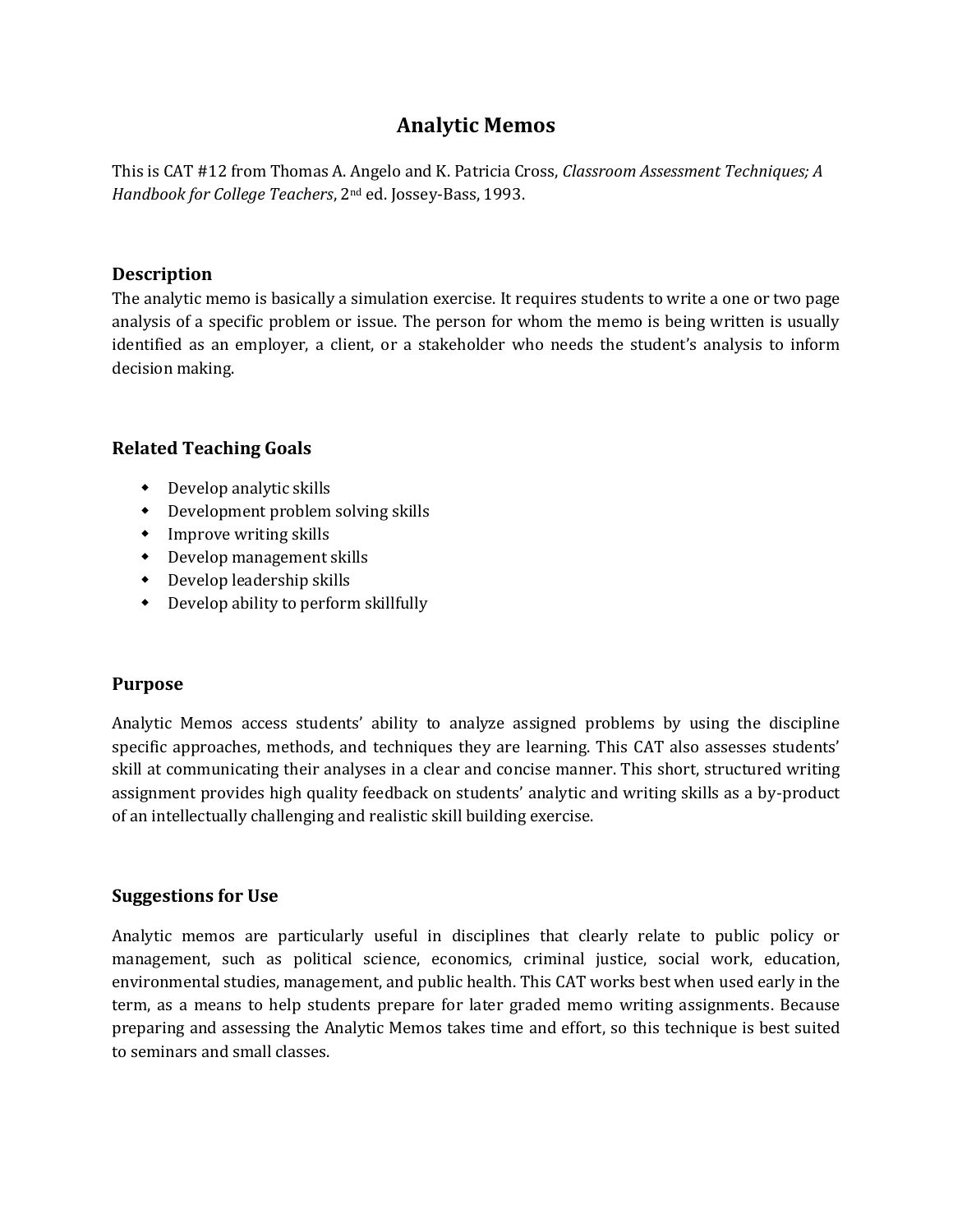## **Step by Step Procedure**

- 1) Determine which analytic methods or techniques you wish to assess.
- 2) Locate or invent an appropriate, well focused, and typical problem or situation for the students to analyze. Get background information on the problem or invent some plausible information.
- 3) Specify who is writing the memo and for whom it is being written, as well as its subject and purpose.
- 4) Write your own Analytic Memo on the subject. Keep track of any difficulties you have in writing the memo and note how long it takes you from start to finish. Ask yourself whether it really required the type of analysis you were hoping to assess and whether you found it an informative and instructive exercise.
- 5) Decide whether you want students to work alone, in pairs, or in small groups.
- 6) Develop an explicit, half page directions sheet for your students. Specify the students' role, the identity of the audience, the specific subject to be addressed, the basic analytic approach to be taken, the length limit (usually one or two pages), and the assignment deadline.
- 7) Explain to students how this assessment can help prepare them for subsequent course assignments and for their careers.

## **Turning the Data You Collect Into Useful Information**

The basic challenge in analyzing Analytic Memos is to extract useful information while severely limiting the amount of time and energy you spend. Promise yourself to read each memo quickly, and only once, before assessing it. As an aid, devise a short checklist of three to five major points to look for in each memo read – and limit yourself to just those points. For example, you might want to evaluate your students' Analytic Memos for "content" (the breadth of the analysis and the quality of information), "skill" (the skill with which the relevant tools or methods were employed in the analysis), and "writing" (clarity, conciseness, appropriateness of format, and overall writing quality).

Make up a simple grid on which you can check off "Well done," "Acceptable," or "Needs work" for each of the major points you focus on as you read. If you must write comments, limit yourself to two or three very specific ones. After reading all the Analytic Memos quickly, or a sample of the memos in a large class, you can add up the number of "Needs work" check marks in each category and prepare your teaching response accordingly. For example, if you find that more memos need work on analytic "skill" than on writing "quality," you could focus your next lesson on the former.

#### **Ideas for Adapting and Extending**

- Before they rewrite their memos, have students read and evaluate each other's memos. Be sure to provide guidelines for this peer evaluation task.
- Use the Analytic Memo as the first draft of a graded assignment.
- Divide the class into policy analysts and policy makers; then have the policy makers respond, in memo format, to the analysts' memos.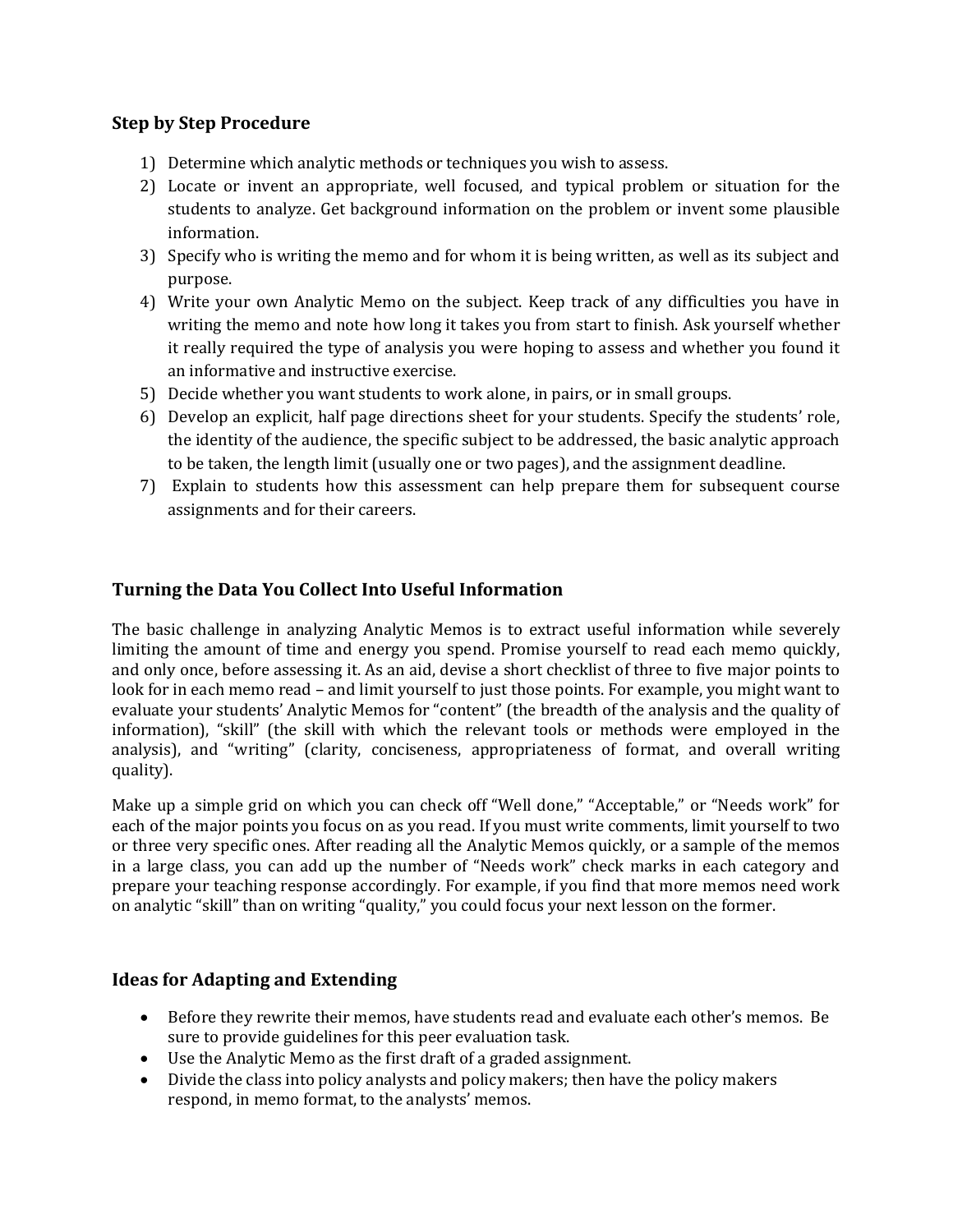# **RSQC2 (Recall, Summarize, Question, Connect, and Comment)**

This is CAT #46 from Thomas A. Angelo and K. Patricia Cross, *Classroom Assessment Techniques; A Handbook for College Teachers*, 2nd ed. Jossey-Bass, 1993.

### **Description**

RSQC2 is a modular Classroom Assessment Technique. Teachers can use the whole thing or select individual components to administer. When the whole RSQC2 is used, this five step protocol guides students quickly through simple recall, summary, analysis, evaluation, and synthesis exercises focusing on a previous class session.

#### **Purpose**

RSQC2 allows instructors to compare detailed information on the students' recall, understanding, and evaluations of a class session against their own. It also informs teachers of students' questions and comments that need timely responses. This technique provides students with a comprehensive framework for recalling and reviewing class sessions.

#### **Related Teaching Goals**

- Develop ability to synthesize and integrate information and ideas
- Improve skill at paying attention
- Improve memory skills
- Develop appropriate study skills, strategies, and habits
- Develop (self-) management skills

#### **Suggestions for Use**

RSQ2 is particularly useful to students who lack participation in the relevant discipline and to those who lack sophisticated learning and study skills. This technique is best used at regular intervals, at least at first. If classes meet only once or twice a week, it can profitably be used to begin each class. If classes meet every day, or three times a week, consider using it to end – or begin and end – the week. You need not go through all the steps in the procedure to benefit from the technique; many faculty omit the "Comment" step, and others work through only one or two different steps at a time.

#### **Step by Step Procedure**

- 1) Recall: At the beginning of class, ask students to make a list in words or simple phrases of what they recall as the most important, useful, or meaningful points from the previous class. Allow one or two minutes for them to write the list. Then ask each student to choose, from his or her list, three to five main points and rank them in order of importance. This step should take another one or two minutes at most.
- 2) Summarize: Direct them to summarize as many of the most important points as they can into one summary sentence that captures the essence of the previous class. Give them one or two minutes to write a summary sentence.